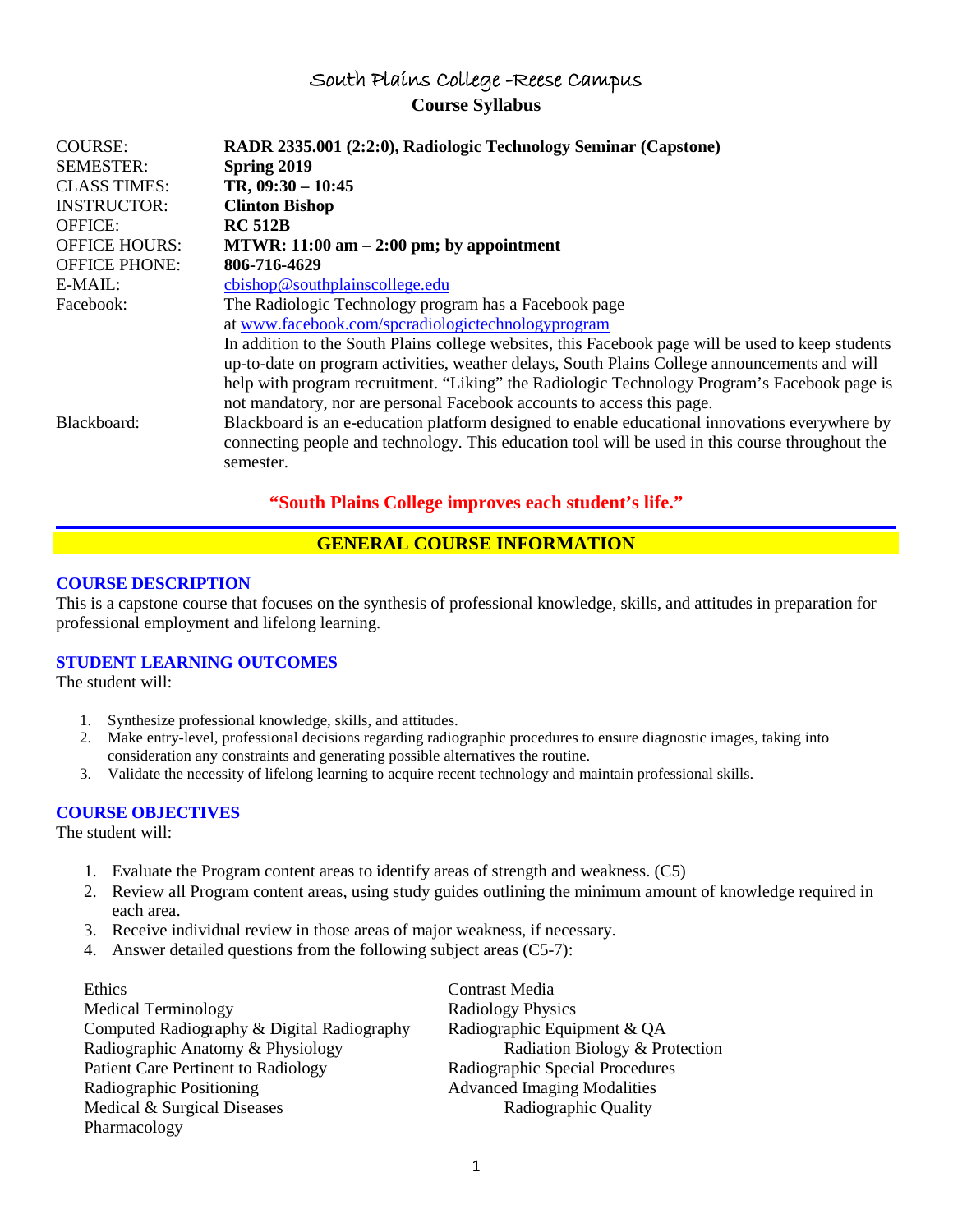## **CAPSTONE EXPERIENCE - VERIFICATION OF COMPETENCIES**

RADR 2235 is identified as a Capstone Experience. The learning experience is a consolidation of the student's educational experience; and certifies mastery of entry-level radiography competencies.

### **EVALUATION METHOD**

The RADR 2335 Radiologic Technology Seminar students will be assessed using a combination of discipline specific examinations, mock registry exams, and a program comprehensive final exam.

### **ACADEMIC INTEGRITY**

It is the aim of the faculty of South Plains College to foster a spirit of complete honesty and a high standard of integrity. The attempt of any student to present as his or her own any work which he or she has not honestly performed is regarded by the faculty and administration as a most serious offense and renders the offender liable to serious consequences, possibly suspension.

**Cheating** - Dishonesty of any kind on examinations or on written assignments, illegal possession of examinations, the use of unauthorized notes during an examination, obtaining information during an examination from the textbook or from the examination paper of another student, assisting others to cheat, alteration of grade records, illegal entry or unauthorized presence in the office are examples of cheating. Complete honesty is required of the student in the presentation of any and all phases of coursework. This applies to quizzes of whatever length, as well as final examinations, to daily reports and to term papers.

**Plagiarism** - Offering the work of another as one's own, without proper acknowledgment, is plagiarism; therefore, any student who fails to give credit for quotations or essentially identical expression of material taken from books, encyclopedias, magazines and other reference works, or from themes, reports or other writings of a fellow student, is guilty of plagiarism.

If found cheating or plagiarizing, the student's future in this program will be based on the decisions from the Allied Health Departmental Director's Committee.

### **SCANS and FOUNDATION SKILLS**

Scans and foundation skills are identified for specific course objectives. A complete list explaining these skills is attached to the back of the syllabus for your information.

## **SPECIFIC COURSE INFORMATION**

#### **TEXT AND MATERIALS**

Bushong, Stewart C. **Radiologic Science for Technologists**. 11<sup>th</sup> Edition. 2017. Elsevier/Mosby.

Frank, Eugene., Merrill's Atlas of Radiographic Positioning and Procedures. 13<sup>th</sup> Edition, 2012. St. Louis, Missouri. The C.V. Mosby Co.

Frank, Eugene., Merrill's Pocket Guide to Radiography. 13<sup>th</sup> Edition 2011. St. Louis, Missouri. The C.V. Mosby Co. Adler, Arlene., Carlton, Richard., **Introduction to Radiologic Sciences and Patient Care**. 5<sup>th</sup> Edition, 2012. St. Louis, Missouri. Elsevier.

Callaway, William J. Mosby's Comprehensive Review of Radiography. 7<sup>th</sup> Edition. 2012. Mosby/Elsevier (Required)

### **ATTENDANCE POLICY**

**SPC** - Students are expected to attend all classes in order to be successful in a course. The student may be administratively withdrawn from the course when absences become excessive as defined in the course syllabus.

When an unavoidable reason for class absence arises, such as illness, an official trip authorized by the college or an official activity, the instructor may permit the student to make up work missed. It is the student's responsibility to complete work missed within a reasonable period of time as determined by the instructor. Students are officially enrolled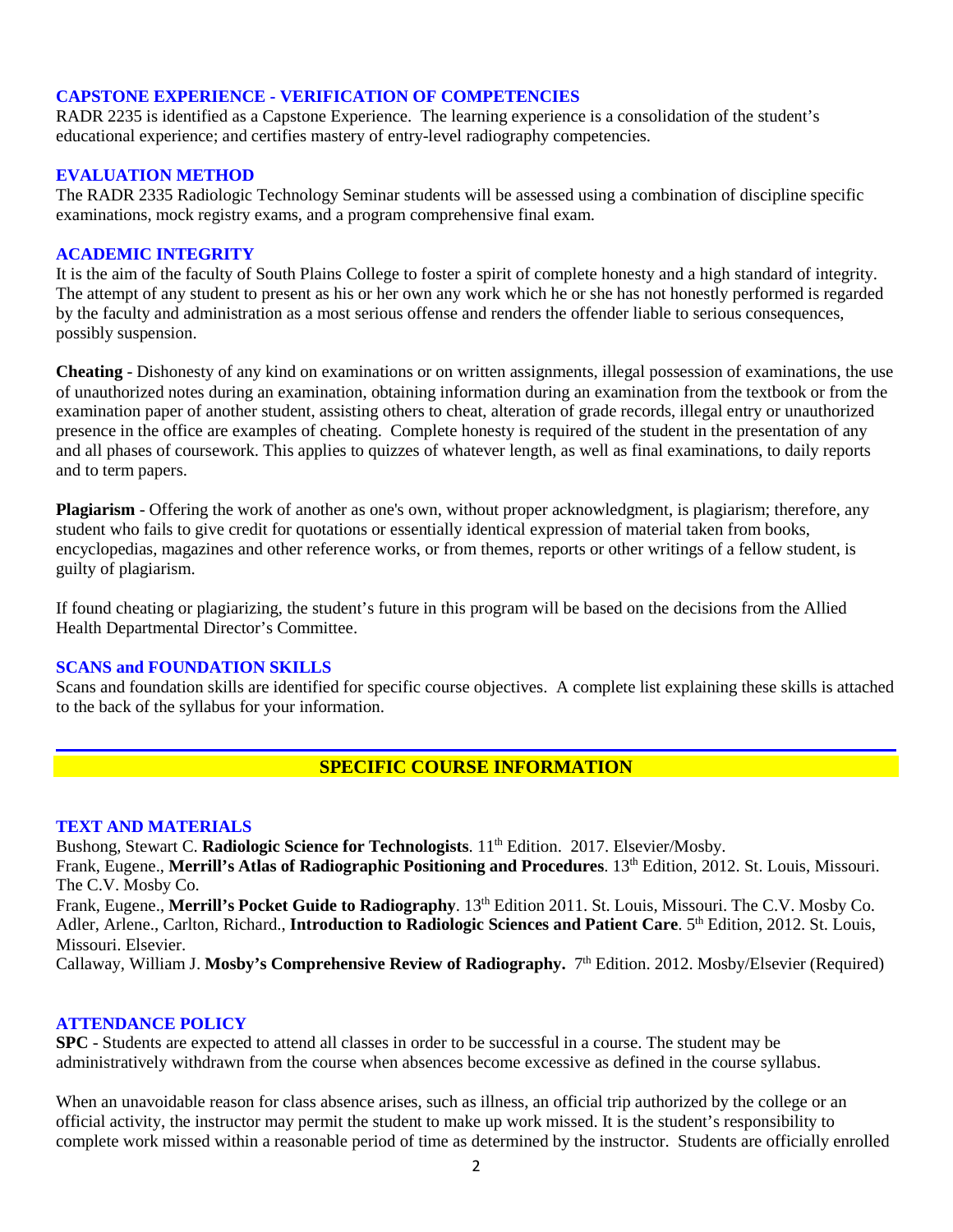in all courses for which they pay tuition and fees at the time of registration. Should a student, for any reason, delay in reporting to a class after official enrollment, absences will be attributed to the student from the first class meeting.

Students who enroll in a course but have "Never Attended" by the official census date, as reported by the faculty member, will be administratively dropped by the Office of Admissions and Records. A student who does not meet the attendance requirements of a class as stated in the course syllabus and does not officially withdraw from that course by the official census date of the semester, may be administratively withdrawn from that course and receive a grade of "X" or "F" as determined by the instructor. Instructors are responsible for clearly stating their administrative drop policy in the course syllabus, and it is the student's responsibility to be aware of that policy.

It is the student's responsibility to verify administrative drops for excessive absences through MySPC using his or her student online account. If it is determined that a student is awarded financial aid for a class or classes in which the student never attended or participated, the financial aid award will be adjusted in accordance with the classes in which the student did attend/participate and the student will owe any balance resulting from the adjustment.

**SPC Radiologic Technology** - Class attendance is mandatory. Students with three (3) absences will be counseled. Students are allowed five (5) absences during the spring semester. The student will be dropped from the program after exceeding five (5) absences, regardless of the student's grade. Policies regarding absences coincide with those established for South Plains College as outlined in the SPC General Catalog.

It is extremely important that students arrive for class **on time. Tardiness** disrupts the instructor and the other students. Students who chronically arrive late will be counseled. The student should be prepared for class at the scheduled class start time. **3 tardy will equal 1 absence.**

**Students with perfect attendance and two or less tardy will be awarded 2 points to their final grade at the end of the semester.**

## **INSTRUCTIONAL METHODS**

The student will receive review of information through a series of review questions, review challenges, review games, lab review challenges, and review of textbook material.

## **CLASS PREPARATION POLICY**

Preparation for this class is the responsibility of the student. Time will not permit extensive lectures over all material that has already been covered in previous classes; therefore, the student is responsible for reviewing the material. The instructor will be available during class for questions and assistance in preparation for each test.

Information review and assessment is divided into 4 units, correlating to the ARRT content specifications:

- 1. Patient Care
- 2. Safety
- 3. Image Production
- 4. Procedures

### **REVIEW**

If a student needs assistance with reviewing any of the information giving during class or lab, the student is encouraged to make an appointment with the instructor.

## **CONFERENCES**

If at any time a student is not satisfied with their overall performance, he/she is encouraged to schedule an appointment with the instructor. If necessary, a plan can be developed to help the student improve in their areas of weakness.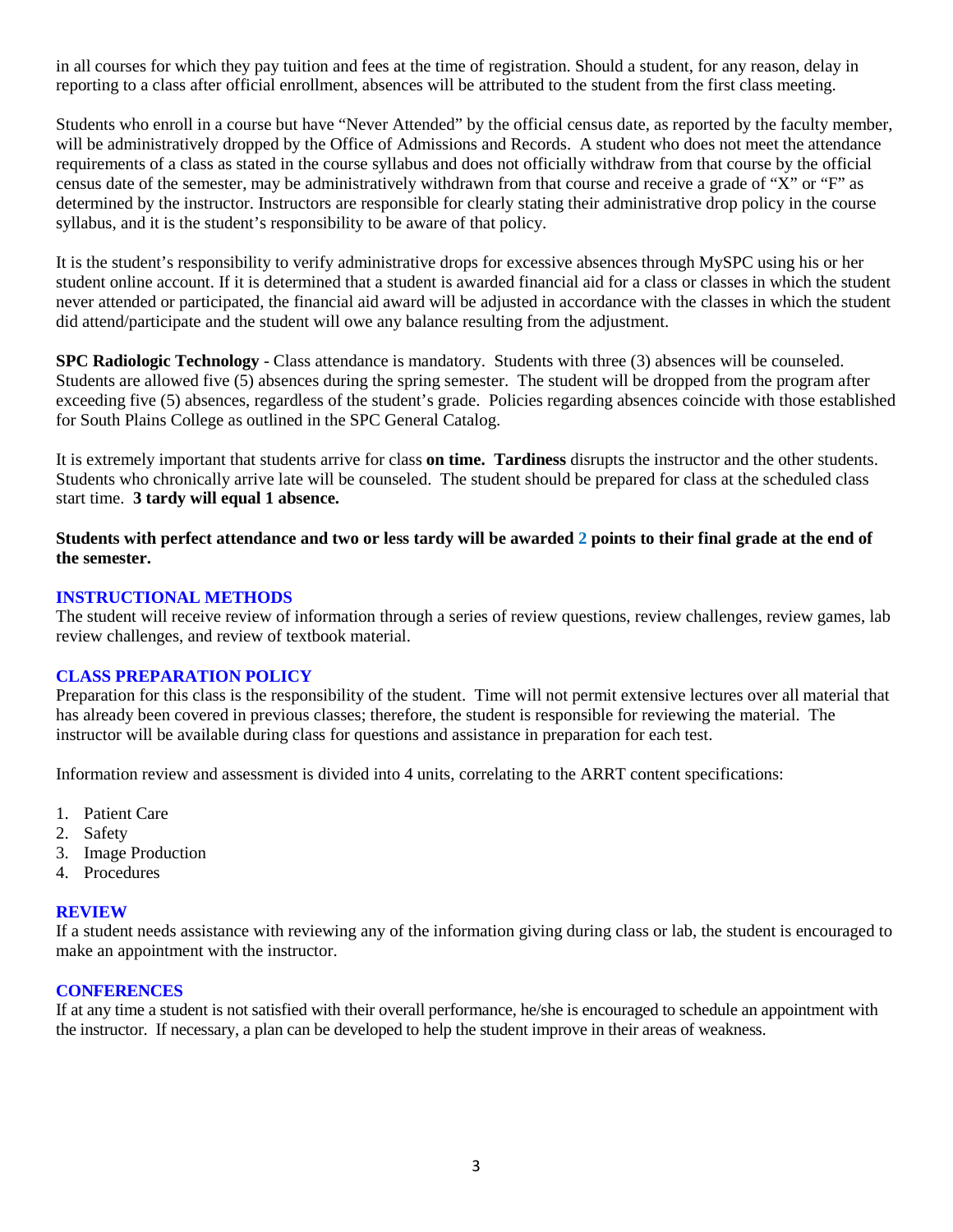## **GRADING POLICY**

Grades in this course will be determined using the following criteria:

| <b>Assessment Tool</b>               | <b>Assessment Criteria</b>                                               | Percentage<br><b>Score</b> | <b>Grade</b>   |
|--------------------------------------|--------------------------------------------------------------------------|----------------------------|----------------|
|                                      | Exceptional unit content knowledge $\&$<br>$\checkmark$<br>understanding | $90 - 100$                 | $\mathsf{A}$   |
| <b>MAJOR EXAMS</b><br>40%            | Good unit content knowledge & understanding                              | $80 - 89$                  | B              |
|                                      | Average unit content knowledge &<br>understanding                        | $75 - 79$                  | $\mathcal{C}$  |
|                                      | Unacceptable unit content knowledge &<br>understanding                   | $0 - 74$                   | $\mathbf{F}$   |
|                                      | Exceptional course content knowledge &<br>✓<br>understanding             | $90 - 100$                 | $\mathsf{A}$   |
| <b>MOCK REGISTRY</b><br><b>EXAMS</b> | Good course content knowledge &<br>✓<br>understanding                    | $80 - 89$                  | B              |
| 20%                                  | Average course content knowledge &<br>understanding                      | $75 - 79$                  | $\mathcal{C}$  |
|                                      | Unacceptable unit content knowledge &<br>understanding                   | $0 - 74$                   | $\overline{F}$ |
|                                      | Exceptional unit content knowledge &<br>understanding                    | $90 - 100$                 | A              |
| <b>FINAL EXAM</b>                    | Good unit content knowledge & understanding                              | $80 - 89$                  | <sub>B</sub>   |
| 40%                                  | Average unit content knowledge &<br>✓<br>understanding                   | $75 - 79$                  | $\mathcal{C}$  |
|                                      | Unacceptable unit content knowledge &<br>✓<br>understanding              | $0 - 74$                   | $\overline{F}$ |

**Course Grade:** A 90 – 100 B  $80 - 89$  $\begin{array}{cc} C & 75 - 79 \\ F & 0 - 74 \end{array}$  $0 - 74$ 

**A grade average of C (75) must be maintained in all RADR classes.** Failure to do so will result in the student being dropped from the Program.

## **Major Exams – 40%**

Major exams will be given throughout the semester following each module presented. Exams will be given electronically in the computer lab.

- 1. The student will complete the exam at the scheduled time. **Make-up exams will be at the instructor's discretion.**
- 2. The student must complete the exam within the allotted class time of **75 minutes**.
- 3. A student arriving late for an exam will not be allowed to take the exam if **any** student has completed the exam and left the room. This will also count as a tardy.
- 4. No cell phones or other electronic assistance devices (no calculators) are allowed during exams.
- 5. According to SPC policy, **student's grade will not be given over the phone or by email to avoid the risk of a breach of confidentiality.**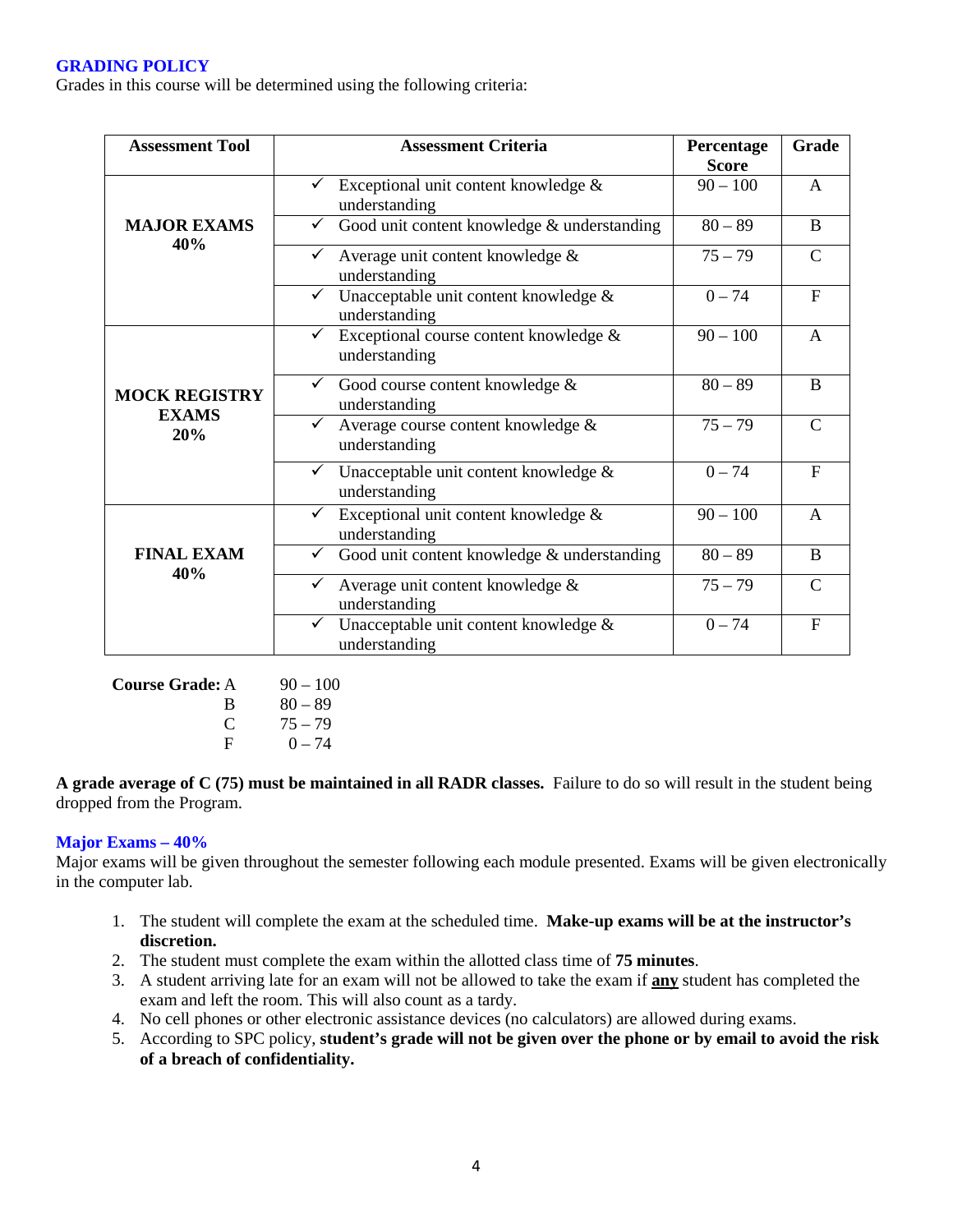### **Mock Registry Exams – 20%**

Mock exams will be done on your own time through the Elsevier website. These exams will need to be taken in the Reese Center Library, Building 8.

- 1. At least two mock exams will need to be completed. One between January  $14<sup>th</sup>$ -March  $8<sup>th</sup>$  (before spring break) and one between March  $18<sup>th</sup>$ -May  $3<sup>rd</sup>$  (between spring break and the final exam).
- 2. The student will need to schedule an exam time by calling the Reese Center library, 806-716-4682. The library hours are Monday-Thursday 8am-8pm and Friday 8am-4pm.
- 3. These exams are not timed, but are required.
- 4. These exams are not graded, but a grade is given for completing the exams. Failure to complete the two exams will result in a grade of zero. No late submissions will be accepted.
- 5. After completion of the exam, you will need to print the results page and/or email the results page to the instructor, [cbishop@southplainscollege.edu,](mailto:cbishop@southplainscollege.edu) by 11:59pm of the due date.
- 6. These exams are meant for you to study, review, and to have access to several types of questions, please use these exams as a resource to prepare yourself for the ARRT board exam.

### **Final Exam – 40%**

A program comprehensive final exam will be given at the end of the semester. The final exam will be given electronically in the computer lab.

- 1. The final exam must be completed within the allotted time, **2 hours**.
- 2. A student arriving late for an exam will not be allowed to take the final exam if **any** student has completed the exam and left the room.
- 3. No cell phones or other electronic assistance devices (no calculators) are allowed during exams.
- 4. If a student is unable to take the final exam at the assigned time for any reason, the student may be given an incomplete for the course. After consulting the instructor, the student may be assigned a time to take the final exam and remove the incomplete. The final exam and course must be completed before the start of the spring semester.
- 5. According to SPC policy, **the student's grade will not be given over the phone or by email to avoid the risk of a breach of confidentiality.**

### **COMMUNICATION POLICY**

Electronic communication between instructor and students in this course will utilize the South Plains College "My SPC" email system and Remind ®. Instructor will not initiate communication using private email accounts. Students are encouraged to check SPC email on a regular basis.

### **STUDENT CONDUCT**

Students in this class are expected to abide by the standards of student conduct as defined in the SPC Student Guide and Radiologic Technology Program Student Handbook.

## **CELL PHONES**

Cell phones are to be turned OFF during scheduled class/lab periods, unless prior approval has been given from the instructor. **This includes text messaging.** Cell phones are to be used outside the classroom only.

Students will be dismissed from class/lab and sent home if a phone continuously rings/vibrates or if the student is discovered texting. The student will receive an absence for the class. The phone number to the front desk is (806)716- 4622 for emergencies.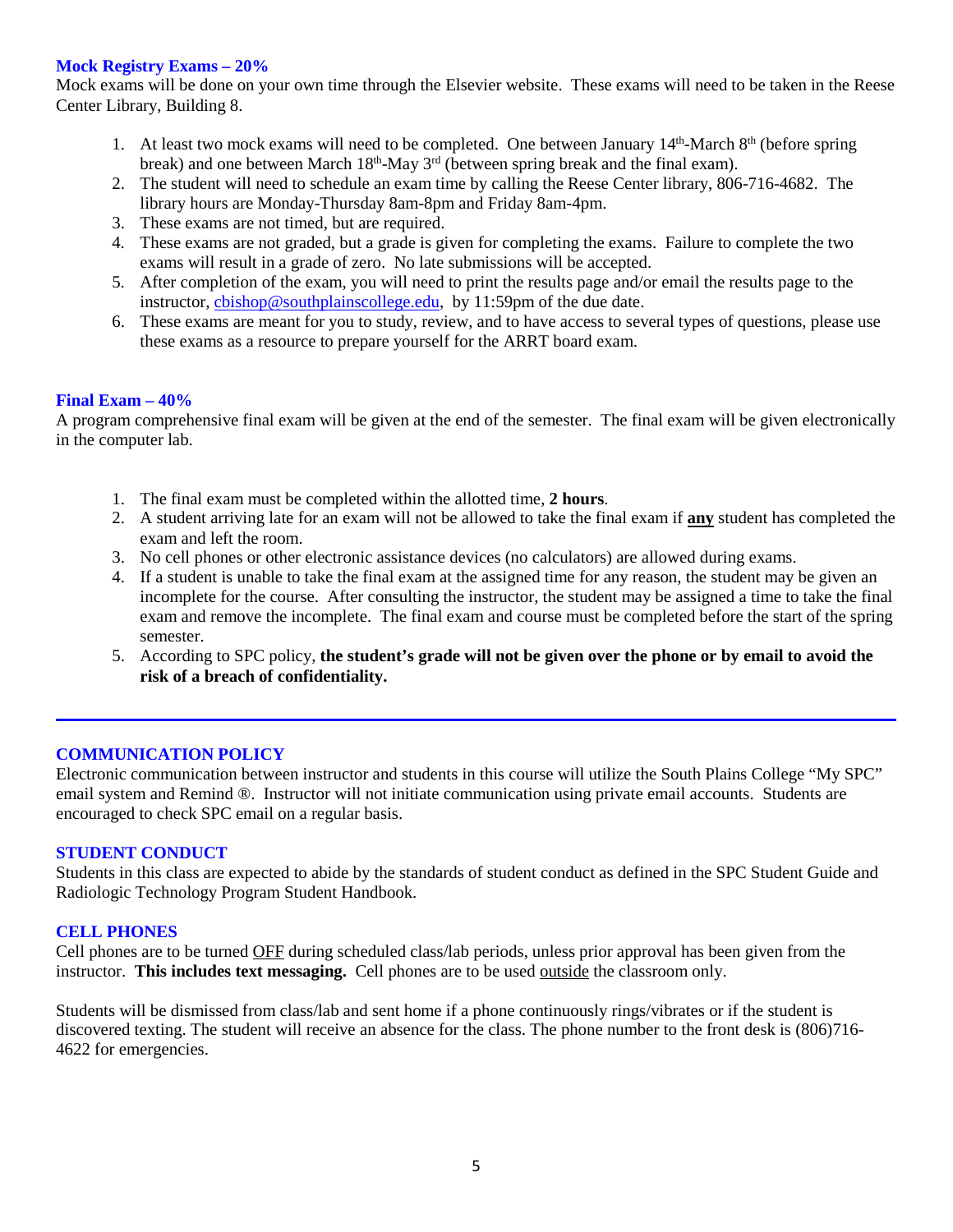## **ACCOMMODATIONS**

### **Disabilities Statement**

Students with disabilities, including but not limited to physical, psychiatric, or learning disabilities, who wish to request accommodations in this class should notify the Disability Services Office early in the semester so that the appropriate arrangements may be made. In accordance with federal law, a student requesting accommodations must provide acceptable documentation of his/her disability to the Disability Services Office. For more information, call or visit the Disability Services Office at Levelland (Student Health & Wellness Office) 806-716-2577, Reese Center (Building 8) 806-716-4675, or Plainview Center (Main Office) 806-716-4302 or 806-296-9611.

### **Diversity Statement**

In this class, the teacher will establish and support an environment that values and nurtures individual and group difference and encourages engagement and interaction. Understanding and respecting multiple experiences and perspectives will serve to challenge and stimulate all of us to learn about others, about the larger world and about ourselves. By promoting diversity and intellectual exchange, we will not only mirror society as it is, but also model society as it should and can be.

### **Pregnancy Accommodations Statement**

If you are pregnant, or have given birth within six months, Under Title IX you have a right to reasonable accommodations to help continue your education. To activate accommodations, you must submit a Title IX pregnancy accommodations request, along with specific medical documentation, to the Director of Health and Wellness. Once approved, notification will be sent to the student and instructors. It is the student's responsibility to work with the instructor to arrange accommodations. Contact Crystal Gilster, Director of Health and Wellness at 806-716-2362 or email [cgilster@southplainscollege.edu](mailto:cgilster@southplainscollege.edu) for assistance.

### **Campus Carry**

Campus Concealed Carry - Texas Senate Bill - 11 (Government Code 411.2031, et al.) authorizes the carrying of a concealed handgun in South Plains College buildings only by persons who have been issued and are in possession of a Texas License to Carry a Handgun. Qualified law enforcement officers or those who are otherwise authorized to carry a concealed handgun in the State of Texas are also permitted to do so. Pursuant to Penal Code (PC) 46.035 and South Plains College policy, license holders may not carry a concealed handgun in restricted locations. For a list of locations, please refer to the SPC policy at: [\(http://www.southplainscollege.edu/human\\_resources/policy\\_procedure/hhc.php\)](http://www.southplainscollege.edu/human_resources/policy_procedure/hhc.php) Pursuant to PC 46.035, the open carrying of handguns is prohibited on all South Plains College campuses. Report violations to the College Police Department at 806-716-2396 or 9-1-1.

## **COURSE OUTLINE**

## **PATIENT CARE**

With at least **75%** accuracy, the student will:

- 1. Define the terms associated with radiologic technology and other medical imaging modalities.
- 2. Define the most common prefixes used in the medical field.
- 3. Define the most common root words used in the medical field.
- 4. Define the most common suffixes used in the medical field.
- 5. Explain the importance of ethical behavior in the allied health professions. (F8,13,17)
- 6. Identify acceptable ethical behavior in the allied health professions. (F8,13,17)
- 7. Identify the ethical and medical legal issues associated with the allied health professions. (F8,13,17)
- 8. Evaluate the patient's condition upon entering the radiology department. (F8-10)
- 9. Identify the symptoms of common emergencies encountered in a radiology department.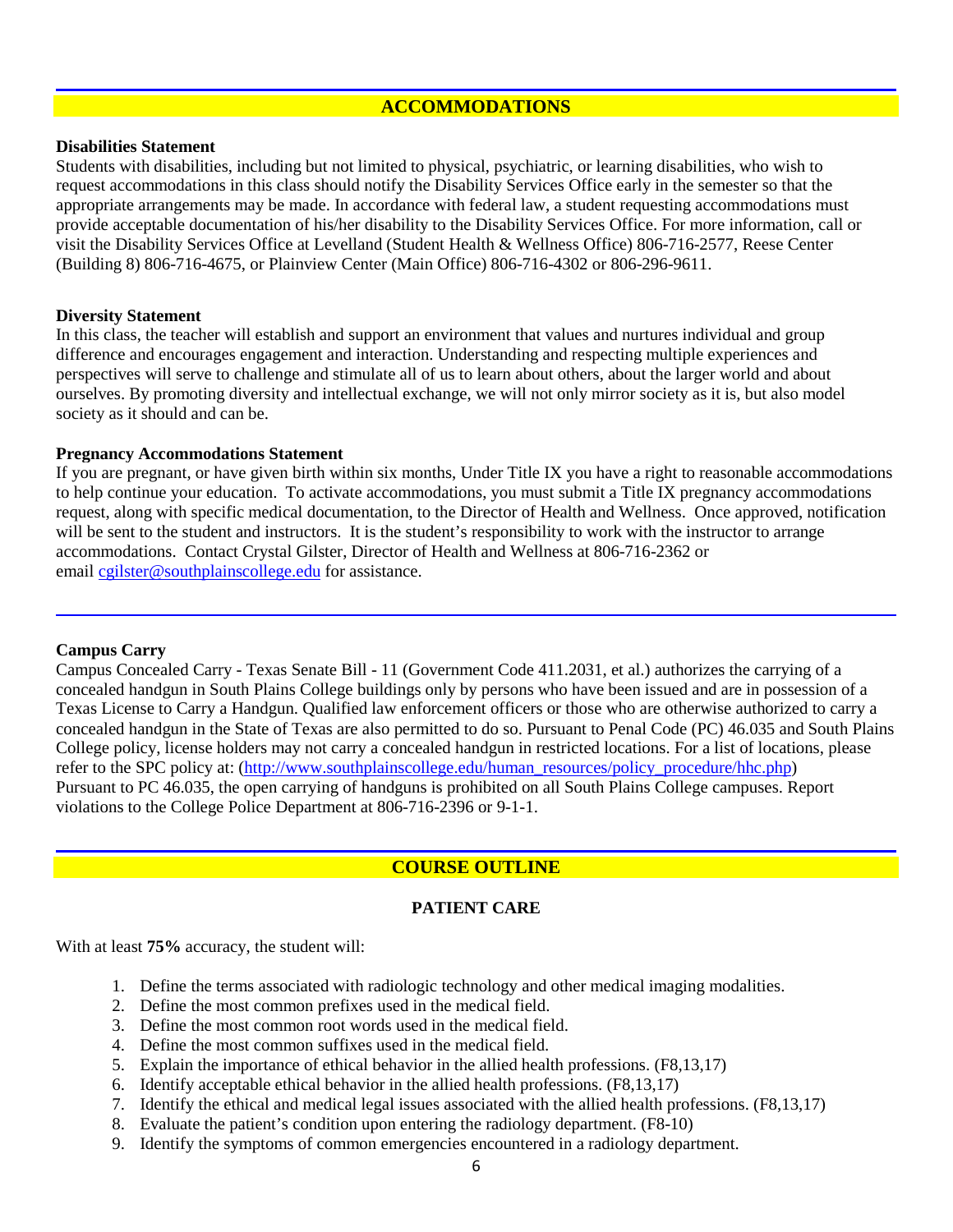- 10. Identify the drugs and their applications that are common to radiographic procedures and emergencies commonly encountered in a radiology department.
- 11. Identify the biological factors that affect drug actions. (F12)
- 12. Identify the methods of drug administration.
- 13. Describe the venipuncture procedure.
- 14. Identify the symptoms of an adverse contrast media reaction.
- 15. Explain safe methods of transporting and moving patients.
- 16. Explain medical and surgical asepsis.

## **SAFETY**

With at least **75%** accuracy, the student will:

1. Define all terms and units of measure related to radiation biology & protection, including but not limited to:

| Air kerma               | Inverse square law |
|-------------------------|--------------------|
| Gray                    | Half-value layer   |
| Seivert                 | Alpha particle     |
| Becquerel               | Beta particle      |
| Dose equivalent         | Positron particle  |
| Dose equivalent formula | X-radiation        |
| Ionization              | Gamma radiation    |

- 2. Identify the possible long-term effects of radiation exposure.
- 3. Identify the possible somatic effects of radiation exposure.
- 4. Identify the possible genetic effects of radiation exposure.
- 5. Identify relative tissue, organ and cell radiosensitivities.
- 6. Identify relative dose-effect relationships.
- 7. Complete the mathematical calculations related to radiation protection. (F3)
- 8. Identify and explain the required and recommended methods of radiation protection, including time, distance and shielding.
- 9. Identify the recommended dose equivalent limits established for diagnostic radiography.
- 10. Identify the characteristics of the basic devices used for detecting and/or measuring radiation exposure.
- 11. Identify the characteristics of the basic devices used for personnel dosimetry in radiography.

## **IMAGE PRODUCTION**

With at least **75%** accuracy, the student will:

- 1. Explain x-ray production. (F10)
- 2. Identify the factors that affect x-ray production.
- 3. Identify and describe the five x-ray/matter interactions. (F10)
- 4. Explain the importance of Compton and photoelectric interactions to image production. (F12)
- 5. Identify the factors affecting the probability of Compton and photoelectric interactions.
- 6. Identify the primary technical factors of radiographic exposure and discuss their function. (F12)
- 7. Identify the secondary technical factors of radiographic exposure and discuss their function. (F12)
- 8. Describe the conditions influencing exposure factor selection. (F12)
- 9. Identify and describe how to use filters, beam restricting devices, and grids in radiographic imaging. (F12)
- 10. Identify and describe the indirect method of acquiring a computed radiographic image. (F12)
- 11. Identify and describe the direct and indirect methods of acquiring a digital radiographic image. (F12)
- 12. Identify the preprocessing functions of digital imaging. (F8)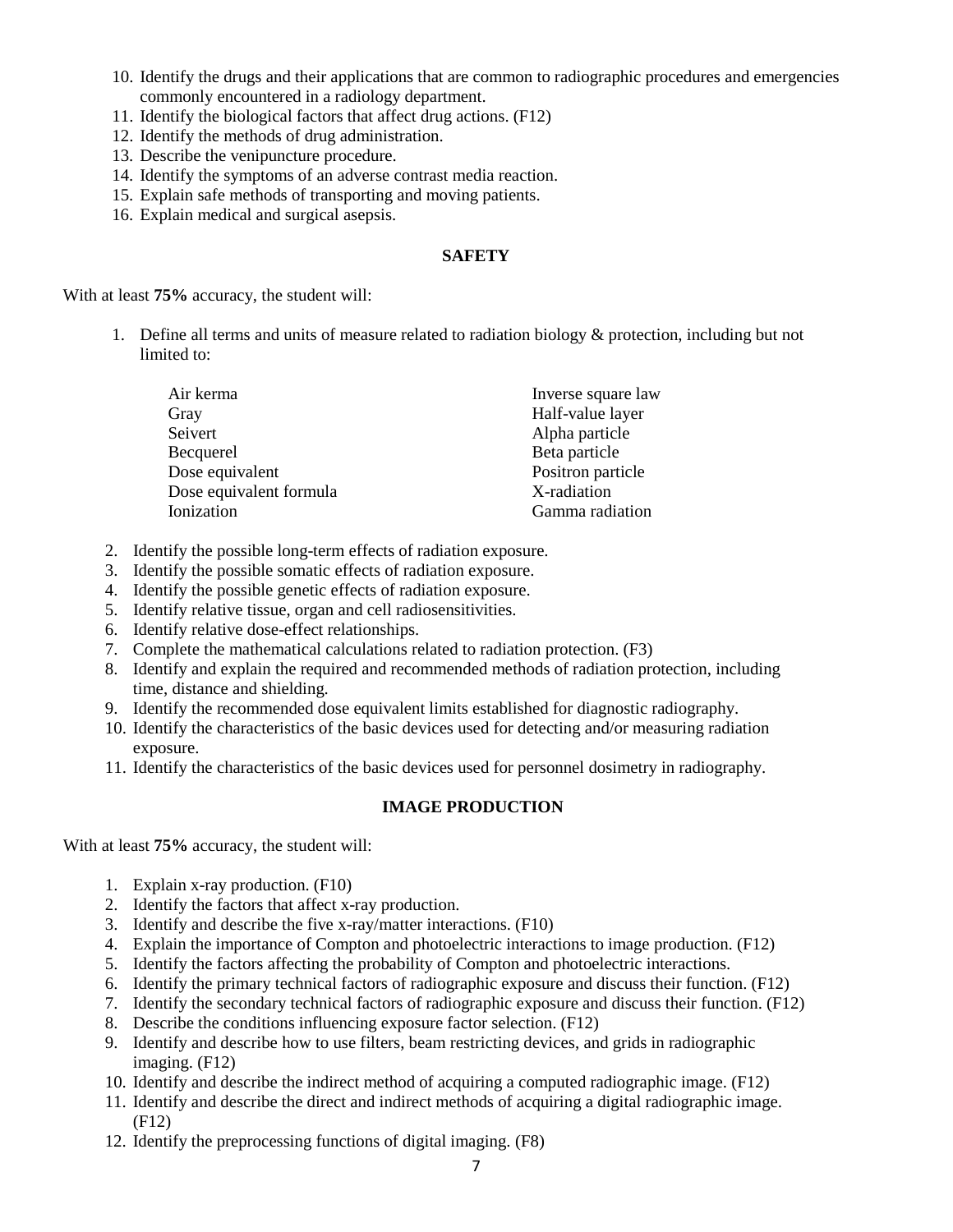- 13. Identify the post-processing options of digital imaging. (F8)
- 14. Identify the characteristics of a diagnostic quality radiographic digital image.
- 15. Identify common radiographic artifacts and their cause.
- 16. Explain electrostatics, electrodynamics, magnetism and electromagnetism.
- 17. Identify series and parallel circuits. (F10)
- 18. Calculate voltage, resistance and/or current for a given circuit. (F3,10,12)
- 19. Identify the components of a basic single-phase x-ray circuit and describe their function. (F10)
- 20. Differentiate between single-phase; three-phase, six-pulse; three-phase, twelve-pulse and high frequency x-ray circuits.
- 21. Identify the components of a conventional and a digital/computed radiographic unit and describe their function. (F10)
- 22. Identify the components of a conventional and a digital fluorographic unit and describe their function. (F10)
- 23. Identify the Quality Assurance procedures and acceptable parameters for radiographic and fluorographic systems.

## **PROCEDURES**

With at least **75%** accuracy, the student will:

- 1. List all of the body systems.
- 2. Identify the pertinent organs and explain their function of each body system.
- 3. Identify and explain the function of human cellular components.

With at least 75% accuracy, the student will:

1. List and describe the routine and special projections of the following anatomical structures:

Shoulder girdle and upper extremity Pelvic girdle and lower extremity Bony thorax Vertebral column Respiratory system

Digestive system Urinary system Skull and facial bones Sinuses and mastoids

2. Assess the routine and special projections of the following anatomical structures using established evaluation criteria:

| Shoulder girdle and upper extremity | Digestive system       |
|-------------------------------------|------------------------|
| Pelvic girdle and lower extremity   | Urinary system         |
| Bony thorax                         | Skull and facial bones |
| Vertebral column                    | Sinuses and mastoids   |
| Respiratory system                  |                        |

3. Identify the structures demonstrated in the routine and special projections of the following anatomical structures:

| Shoulder girdle and upper extremity |
|-------------------------------------|
| Pelvic girdle and lower extremity   |
| Bony thorax                         |
| Vertebral column                    |
| Respiratory system                  |

Digestive system Urinary system Skull and facial bones Sinuses and mastoids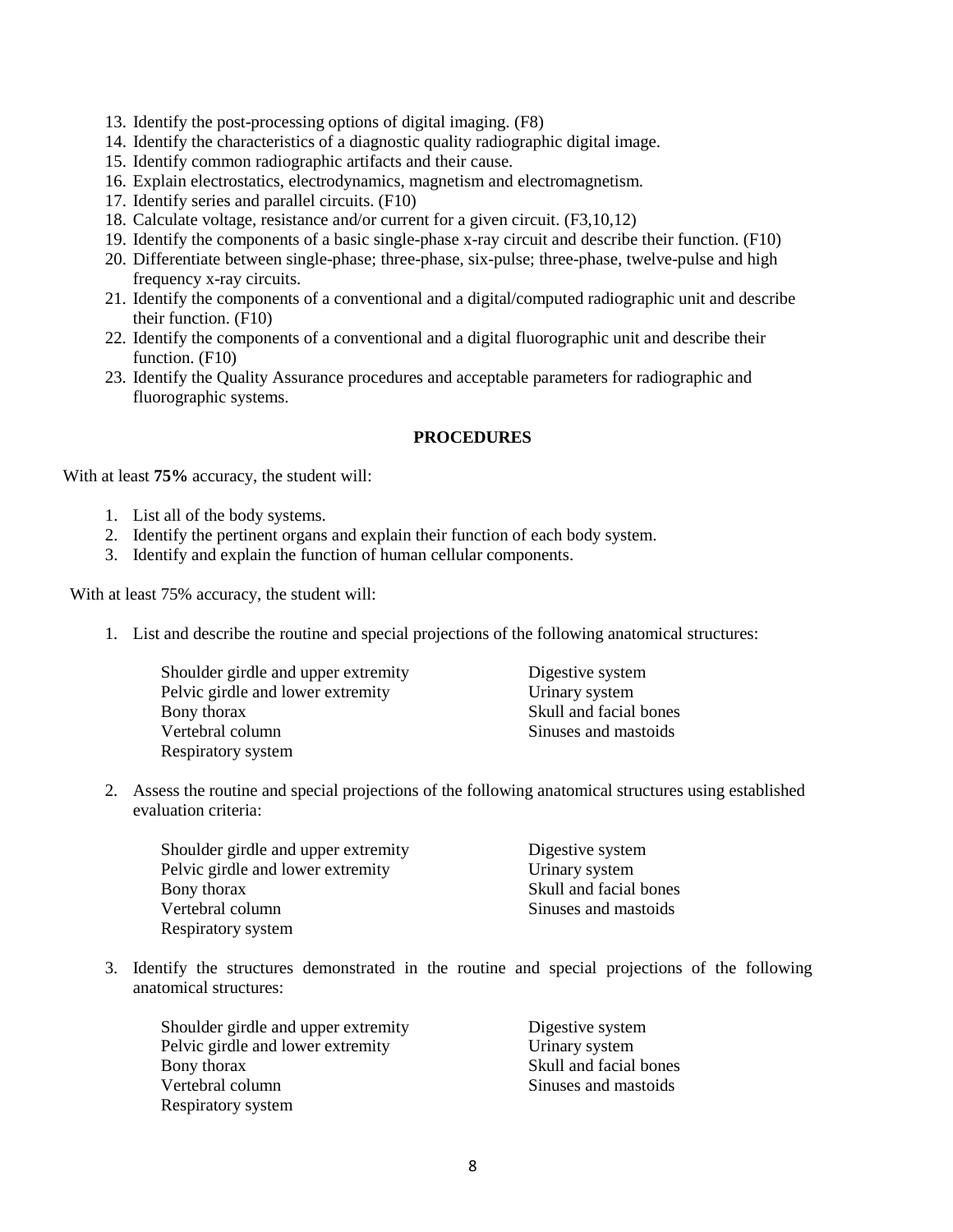With at least 75% accuracy, the student will:

- 1. Identify and describe features of the equipment pertinent to special procedures. (C15)
- 2. Describe the basic guidelines for contrast media usage.
- 3. Identify the basic contrast media used in:

| Arteriography | GI radiography                  |
|---------------|---------------------------------|
| Venography    | Urinary radiography             |
| Pneumography  | Reproductive system radiography |
| Myelography   | Arthrography                    |

4. Explain the specialized radiographic procedures for:

Body section radiography Ultrasound Image intensification Computed tomography Cineradiography Nuclear medicine

Foreign body localization Magnetic resonance imaging

**ARRT BOARD EXAM**

The program coordinator will assist the students in registering for the ARRT board exam during the semester.

The "type 21" testing fee of \$200.00 added to the student's tuition and fees will cover the cost of the ARRT board exam.

Students are **STRONGLY ENCOURAGED** to take the ARRT Board Exam as soon as possible after the completion of this course.

For application to the ARRT, the student will be responsible for purchasing/providing a passport style picture.

### **TEXAS MEDICAL BOARD**

The program coordinator will assist the students in registering for the TMB license.

The cost for the TMB license is ~\$35.00, along with ~\$41.00 required for fingerprinting/background check.

### **FOUNDATION SKILLS**

#### **BASIC SKILLS–Reads, Writes, Performs Arithmetic and Mathematical Operations, Listens and Speaks**

F-1 Reading–locates, understands, and interprets written information in prose and in documents such as manuals, graphs, and schedules.

F-2 Writing–communicates thoughts, ideas, information and messages in writing and creates documents such as letters, directions, manuals, reports, graphs, and flow charts.

F-3 Arithmetic–performs basic computations; uses basic numerical concepts such as whole numbers, etc.

F-4 Mathematics–approaches practical problems by choosing appropriately from a variety of mathematical techniques.

F-5 Listening–receives, attends to, interprets, and responds to verbal messages and other cues.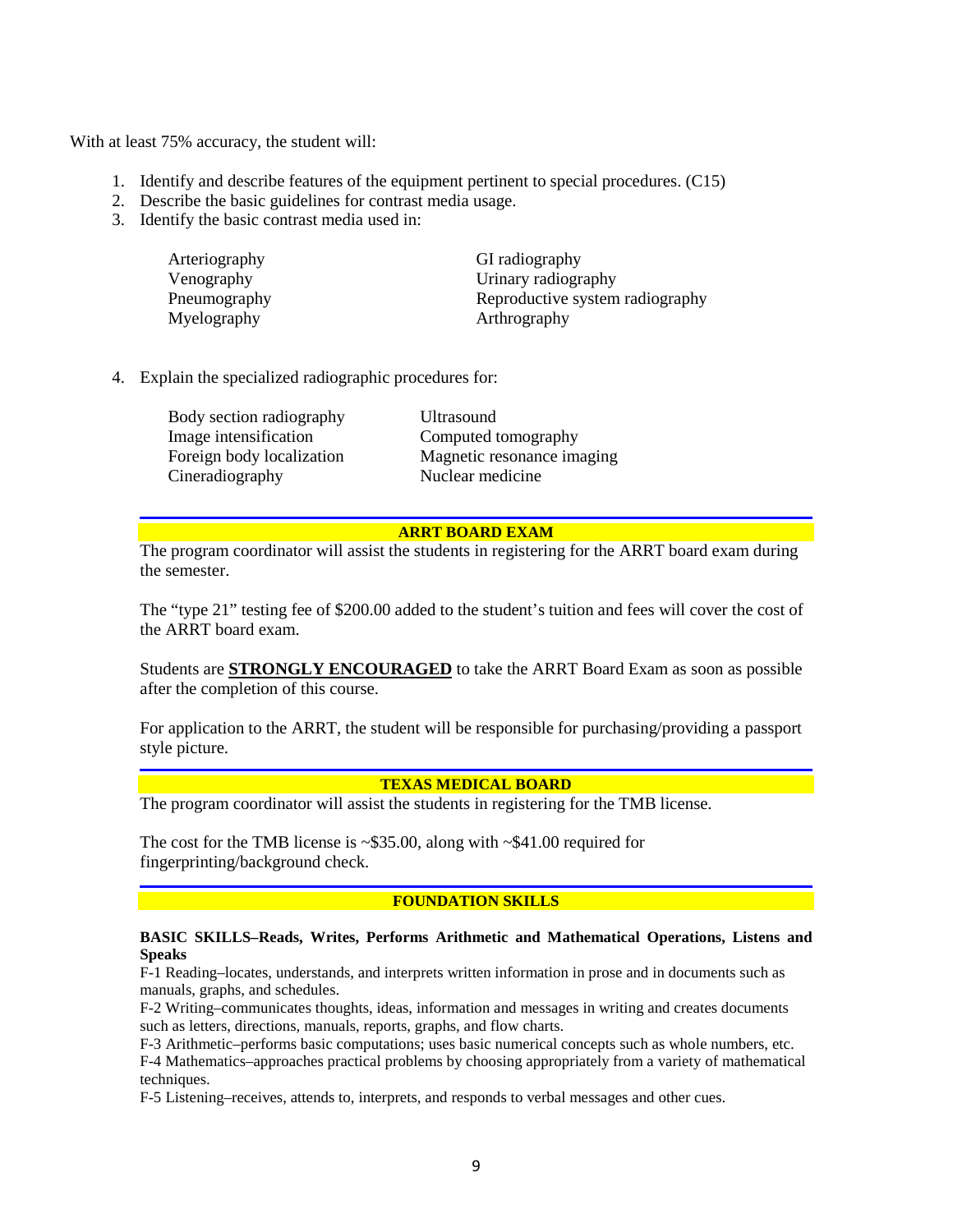F-6 Speaking–organizes ideas and communicates orally.

#### **THINKING SKILLS–Thinks Creatively, Makes Decisions, Solves Problems, Visualizes and Knows How to Learn and Reason**

F-7 Creative Thinking–generates new ideas.

F-8 Decision-Making–specifies goals and constraints, generates alternatives, considers risks, evaluates and chooses best alternative.

F-9 Problem Solving–recognizes problems, devises and implements plan of action.

F-10 Seeing Things in the Mind's Eye–organizes and processes symbols, pictures, graphs, objects, and other information.

F-11 Knowing How to Learn–uses efficient learning techniques to acquire and apply new knowledge and skills.

F-12 Reasoning–discovers a rule or principle underlying the relationship between two or more objects and applies it when solving a problem.

### **PERSONAL QUALITIES–Displays Responsibility, Self-Esteem, Sociability, Self-Management, Integrity and Honesty**

F-13 Responsibility–exerts a high level of effort and perseveres towards goal attainment.

F-14 Self-Esteem–believes in own self-worth and maintains a positive view of self.

F-15 Sociability–demonstrates understanding, friendliness, adaptability, empathy and politeness in group settings.

F-16 Self-Management–assesses self accurately, sets personal goals, monitors progress and exhibits selfcontrol.

F-17 Integrity/Honesty–chooses ethical courses of action.

### **SCANS COMPETENCIES**

C-1 **TIME** - Selects goal - relevant activities, ranks them, allocates time, prepares and follows schedules. C-2 **MONEY** - Uses or prepares budgets, makes forecasts, keeps records and makes adjustments to meet objectives.

C-3 **MATERIALS AND FACILITIES** - Acquires, stores, allocates, and uses materials or space efficiently.

C-4 **HUMAN RESOURCES** - Assesses skills and distributes work accordingly, evaluates performances and provides feedback.

### **INFORMATION - Acquires and Uses Information**

C-5 Acquires and evaluates information.

C-6 Organizes and maintains information.

C-7 Interprets and communicates information.

C-8 Uses computers to process information.

### **INTERPERSONAL–Works With Others**

C-9 Participates as a member of a team and contributes to group effort.

C-10 Teaches others new skills.

C-11 Serves Clients/Customers–works to satisfy customer's expectations.

C-12 Exercises Leadership–communicates ideas to justify position, persuades and convinces others,

responsibly challenges existing procedures and policies.

C-13 Negotiates-works toward agreements involving exchanges of resources; resolves divergent interests. C-14 Works With Diversity–works well with men and women from diverse backgrounds.

### **SYSTEMS–Understands Complex Interrelationships**

C-15 Understands Systems–knows how social, organizational, and technological systems work and operates effectively with them.

C-16 Monitors and Corrects Performance–distinguishes trends, predicts impacts on system operations, diagnoses systems performance and corrects malfunctions.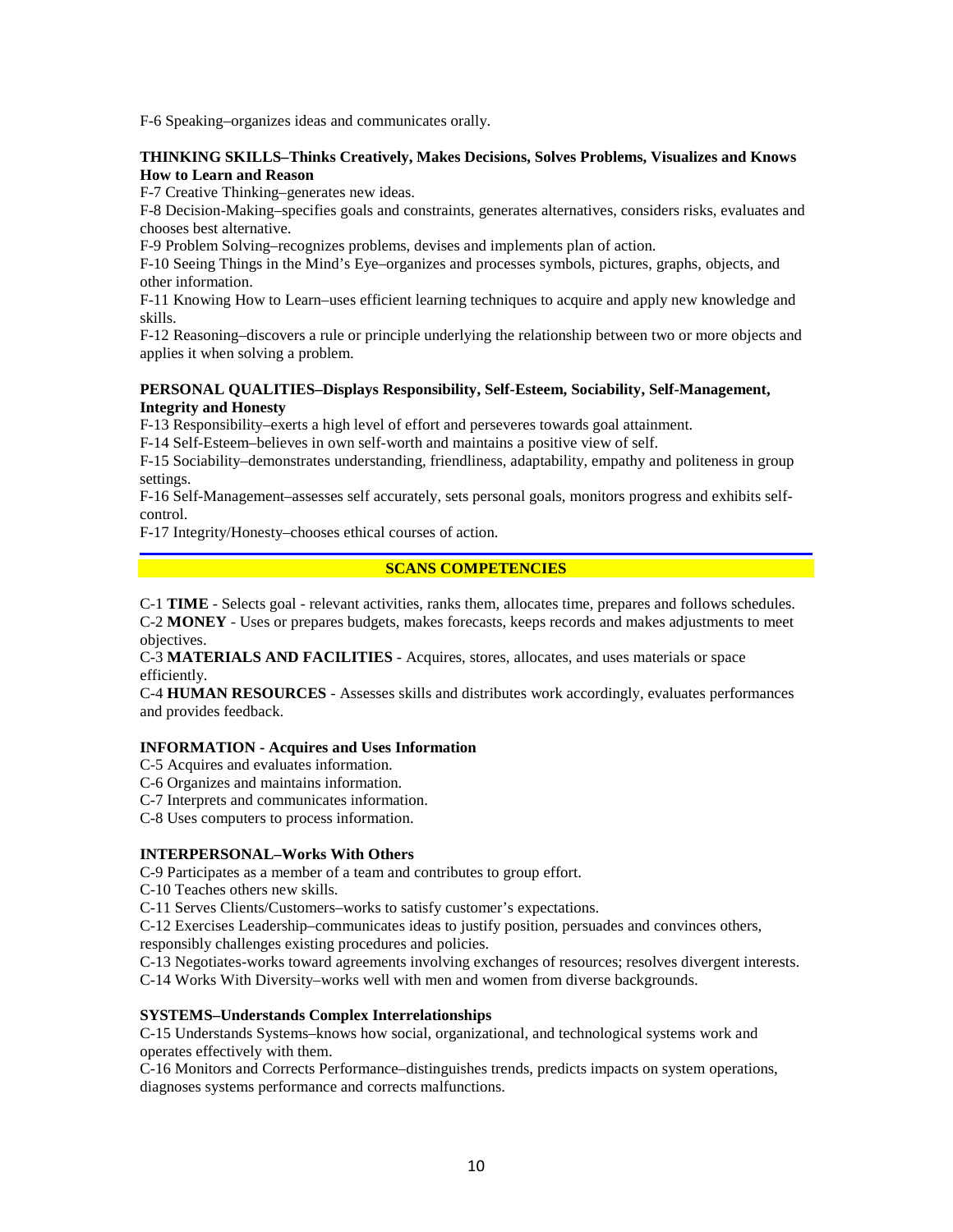C-17 Improves or Designs Systems–suggests modifications to existing systems and develops new or alternative systems to improve performance.

#### **TECHNOLOGY–Works with a Variety of Technologies**

C-18 Selects Technology–chooses procedures, tools, or equipment, including computers and related technologies.

C-19 Applies Technology to Task–understands overall intent and proper procedures for setup and operation of equipment.

C-20 Maintains and Troubleshoots Equipment–prevents, identifies, or solves problems with equipment, including computers and other technologies.